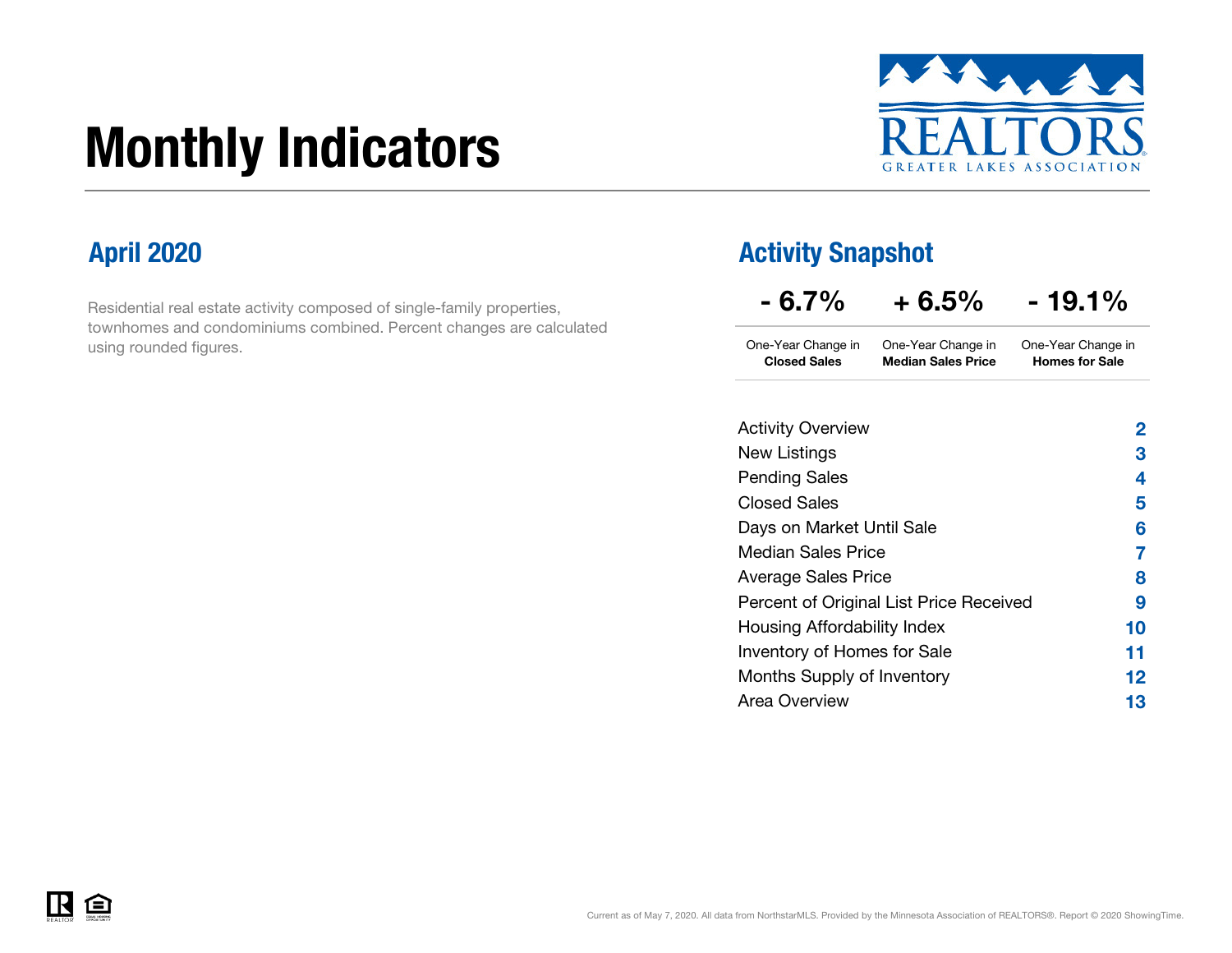### Activity Overview

Key metrics by report month and for year-to-date (YTD) starting from the first of the year.



| <b>Key Metrics</b>           | <b>Historical Sparkbars</b>              | 4-2019    | 4-2020    | <b>Percent Change</b> |           | <b>YTD 2019 YTD 2020</b> | Percent Change |
|------------------------------|------------------------------------------|-----------|-----------|-----------------------|-----------|--------------------------|----------------|
| <b>New Listings</b>          | 4-2017<br>4-2018<br>4-2020<br>4-2019     | 704       | 544       | $-22.7%$              | 1,942     | 1,751                    | $-9.8%$        |
| <b>Pending Sales</b>         | 4-2017<br>4-2018<br>4-2019<br>4-2020     | 440       | 369       | $-16.1%$              | 1,239     | 1,187                    | $-4.2%$        |
| <b>Closed Sales</b>          | 4-2017<br>4-2018<br>4-2019<br>4-2020     | 312       | 291       | $-6.7%$               | 969       | 920                      | $-5.1%$        |
| <b>Days on Market</b>        | 4-2017<br>4-2018<br>4-2019               | 81        | 74        | $-8.6%$               | 87        | 82                       | $-5.7%$        |
| <b>Median Sales Price</b>    | 4-2017<br>4-2018<br>4-2019<br>4-2020     | \$193,750 | \$206,250 | $+6.5%$               | \$178,000 | \$190,000                | $+6.7%$        |
| <b>Avg. Sales Price</b>      | 4-2017<br>4-2018<br>4-2019<br>4-2020     | \$218,198 | \$217,832 | $-0.2%$               | \$215,793 | \$220,252                | $+2.1%$        |
| Pct. of Orig. Price Received | 4-2017<br>4-2018<br>4-2019<br>4-2020     | 95.3%     | 95.6%     | $+0.3%$               | 94.2%     | 94.6%                    | $+0.4%$        |
| <b>Affordability Index</b>   | 4-2017<br>4-2018<br>4-2019<br>4-2020     | 140       | 144       | $+2.9%$               | 152       | 156                      | $+2.6%$        |
| <b>Homes for Sale</b>        | $4 - 2018$<br>4-2019<br>4-2017<br>4-2020 | 1,771     | 1,432     | $-19.1%$              |           |                          |                |
| <b>Months Supply</b>         | 4-2018<br>4-2017<br>4-2019<br>4-2020     | 4.5       | 3.6       | $-20.0%$              |           |                          |                |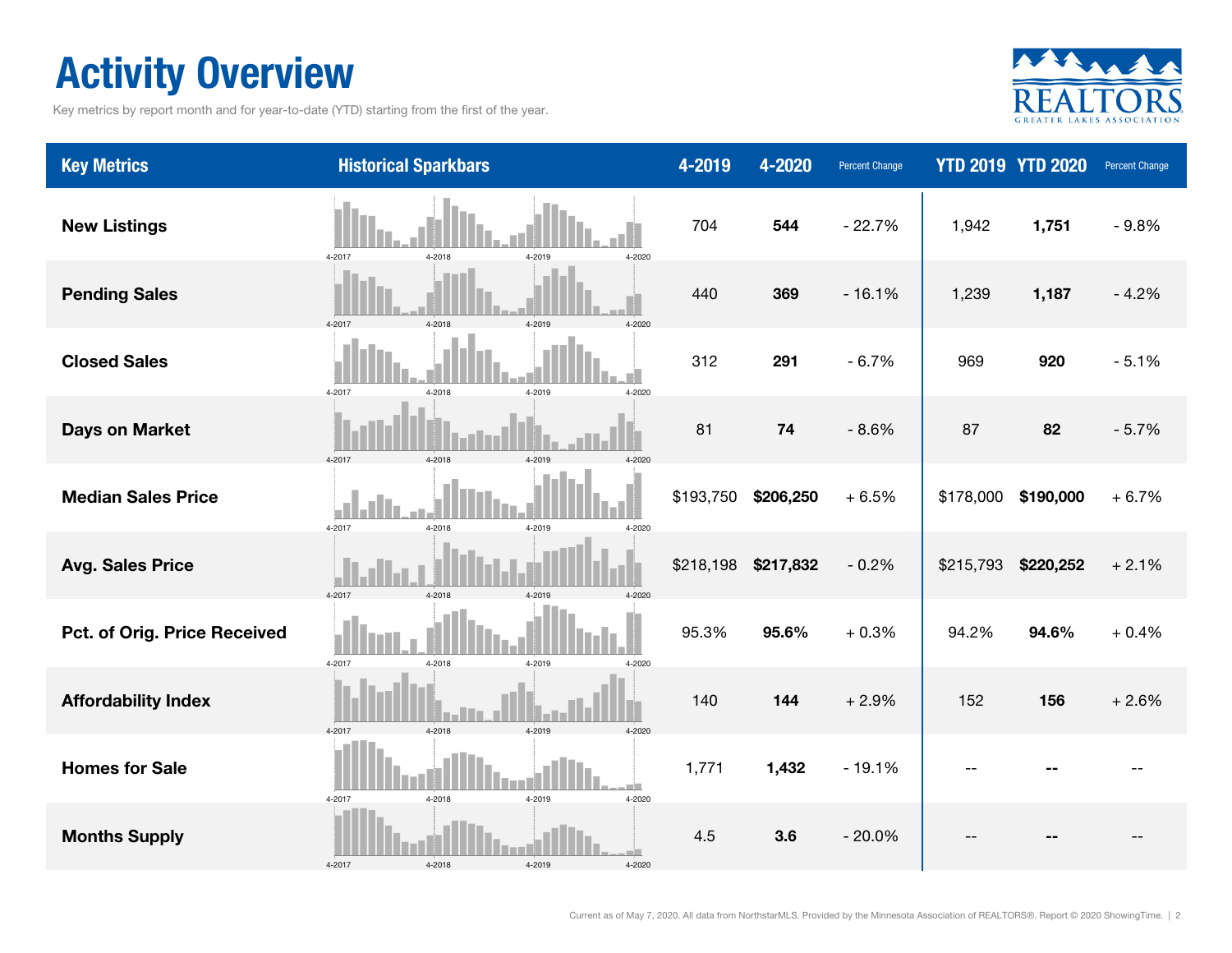### New Listings

A count of the properties that have been newly listed on the market in a given month.





#### Historical New Listings by Month

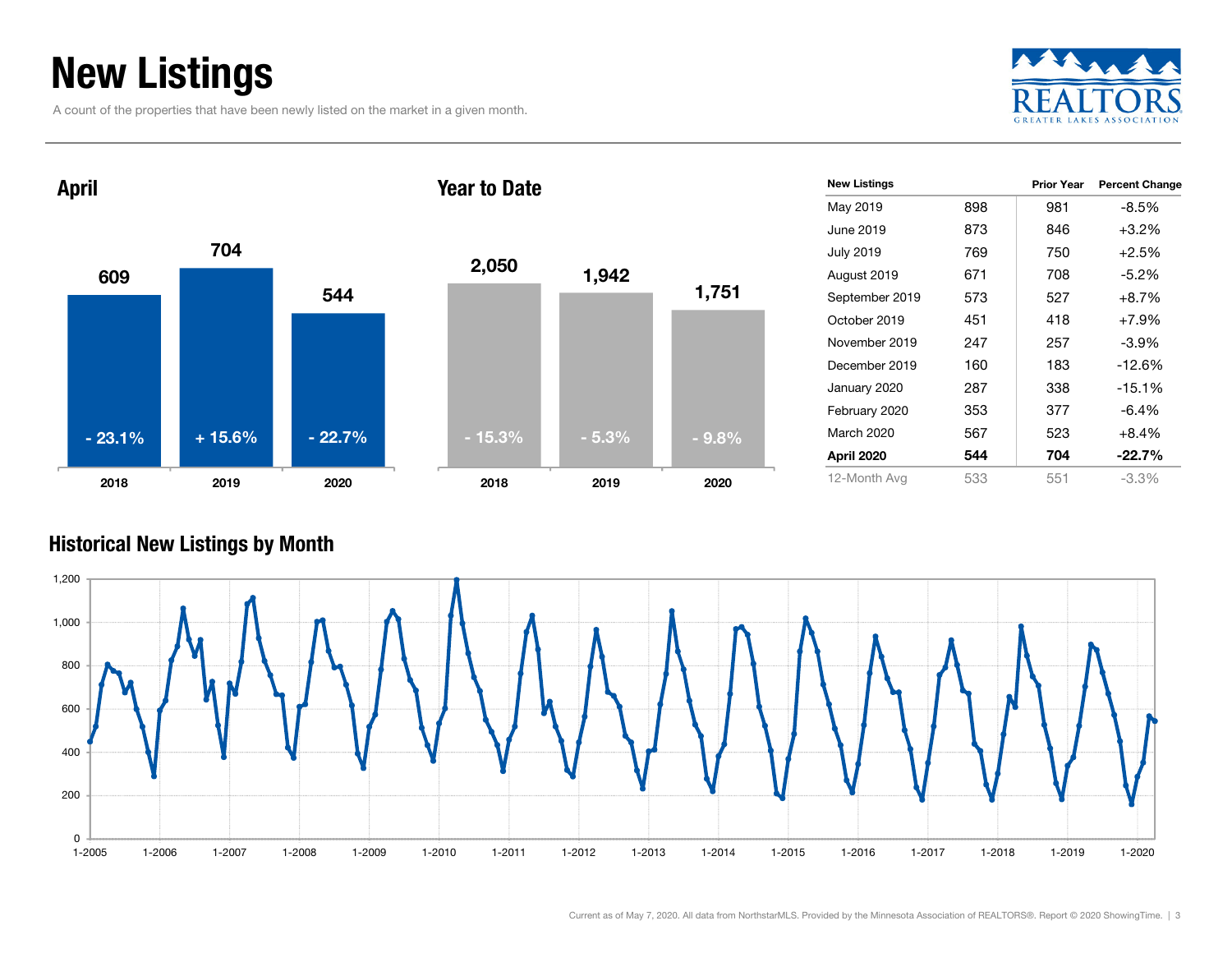### Pending Sales

A count of the properties on which offers have been accepted in a given month.





#### Historical Pending Sales by Month

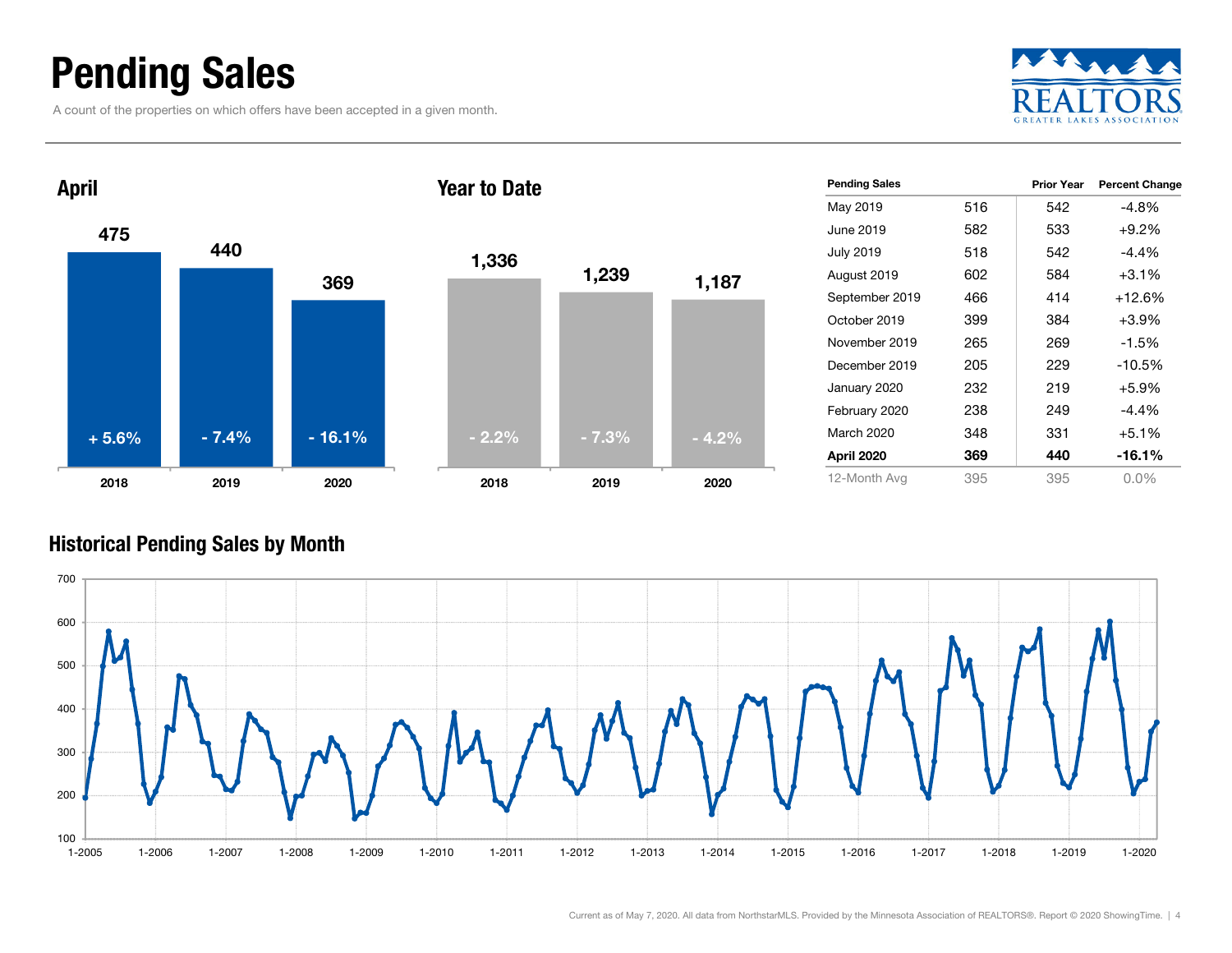### Closed Sales

A count of the actual sales that closed in a given month.





| <b>Closed Sales</b> |     | <b>Prior Year</b> | <b>Percent Change</b> |
|---------------------|-----|-------------------|-----------------------|
| May 2019            | 484 | 487               | -0.6%                 |
| June 2019           | 534 | 610               | -12.5%                |
| <b>July 2019</b>    | 530 | 501               | $+5.8%$               |
| August 2019         | 621 | 648               | $-4.2\%$              |
| September 2019      | 538 | 474               | $+13.5%$              |
| October 2019        | 466 | 485               | $-3.9\%$              |
| November 2019       | 399 | 358               | $+11.5%$              |
| December 2019       | 270 | 258               | $+4.7%$               |
| January 2020        | 215 | 195               | +10.3%                |
| February 2020       | 168 | 210               | $-20.0\%$             |
| March 2020          | 246 | 252               | $-2.4%$               |
| April 2020          | 291 | 312               | $-6.7\%$              |
| 12-Month Avg        | 397 | 399               | $-0.5\%$              |

#### Historical Closed Sales by Month

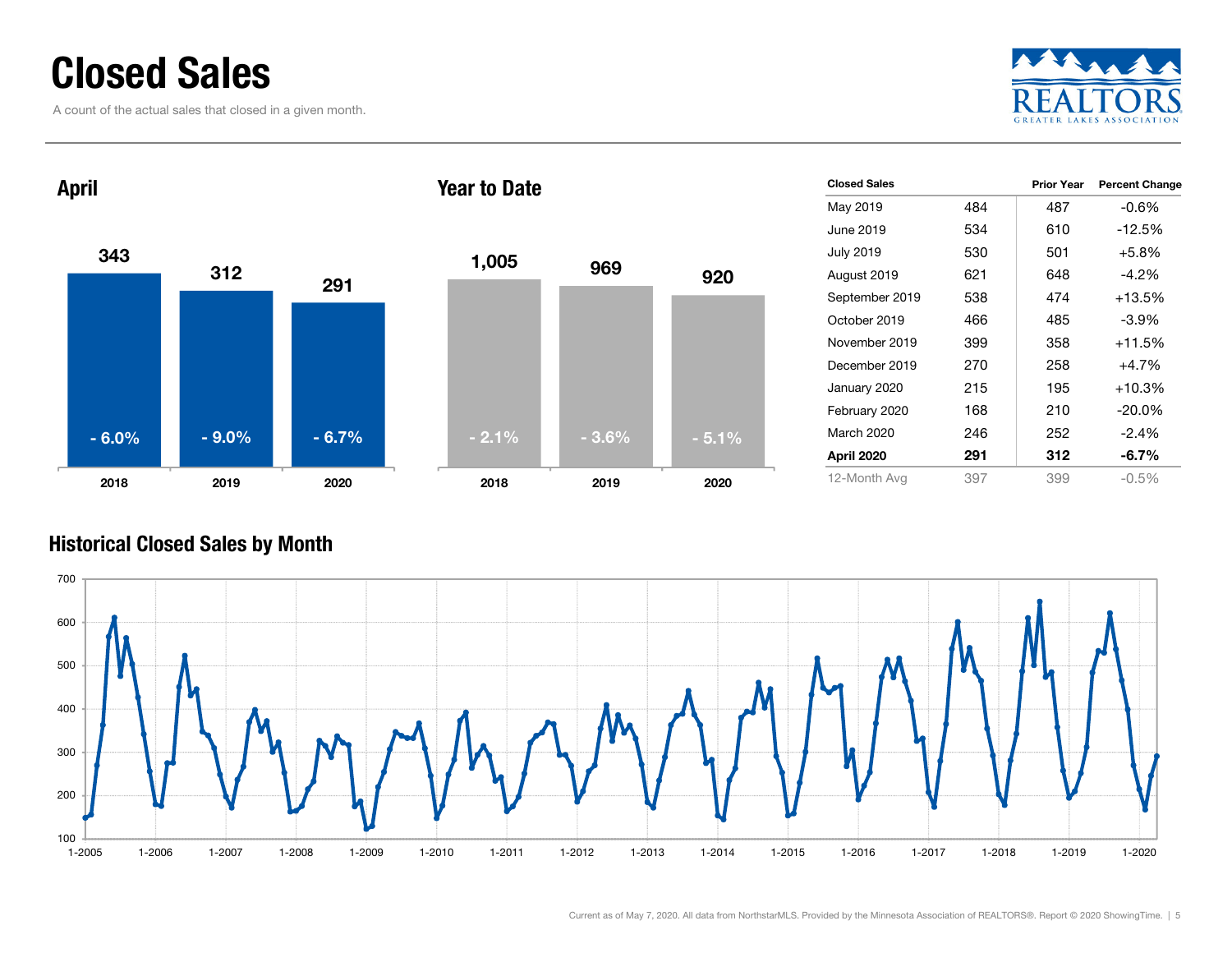### Days on Market Until Sale

Average number of days between when a property is listed and when an offer is accepted in a given month.





#### Historical Days on Market Until Sale by Month

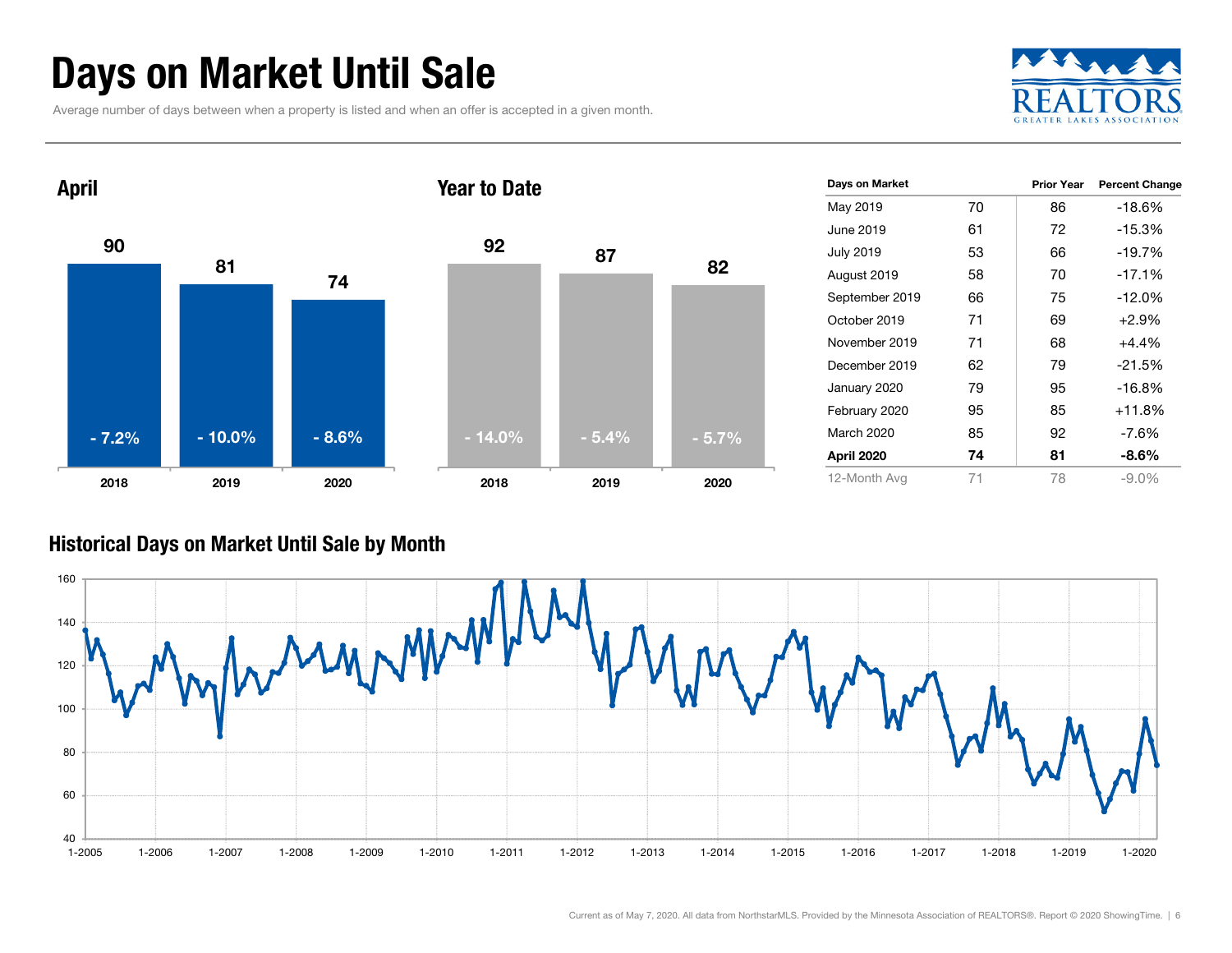### Median Sales Price

Point at which half of the sales sold for more and half sold for less, not accounting for seller concessions, in a given month.





| <b>Median Sales Price</b> |           | <b>Prior Year</b> | <b>Percent Change</b> |
|---------------------------|-----------|-------------------|-----------------------|
| May 2019                  | \$204,900 | \$195,000         | $+5.1%$               |
| June 2019                 | \$200,000 | \$200,000         | $0.0\%$               |
| <b>July 2019</b>          | \$208,000 | \$190,000         | $+9.5%$               |
| August 2019               | \$199,900 | \$189,900         | $+5.3%$               |
| September 2019            | \$195,000 | \$187,000         | $+4.3%$               |
| October 2019              | \$210,000 | \$188,000         | $+11.7%$              |
| November 2019             | \$185,950 | \$179,900         | $+3.4%$               |
| December 2019             | \$177,500 | \$175,000         | $+1.4%$               |
| January 2020              | \$171,500 | \$172,900         | $-0.8%$               |
| February 2020             | \$177,500 | \$166,000         | $+6.9%$               |
| March 2020                | \$195,000 | \$176,000         | +10.8%                |
| April 2020                | \$206,250 | \$193,750         | $+6.5%$               |
| 12-Month Avg              | \$194,292 | \$184,454         | $+5.3%$               |

#### Historical Median Sales Price by Month

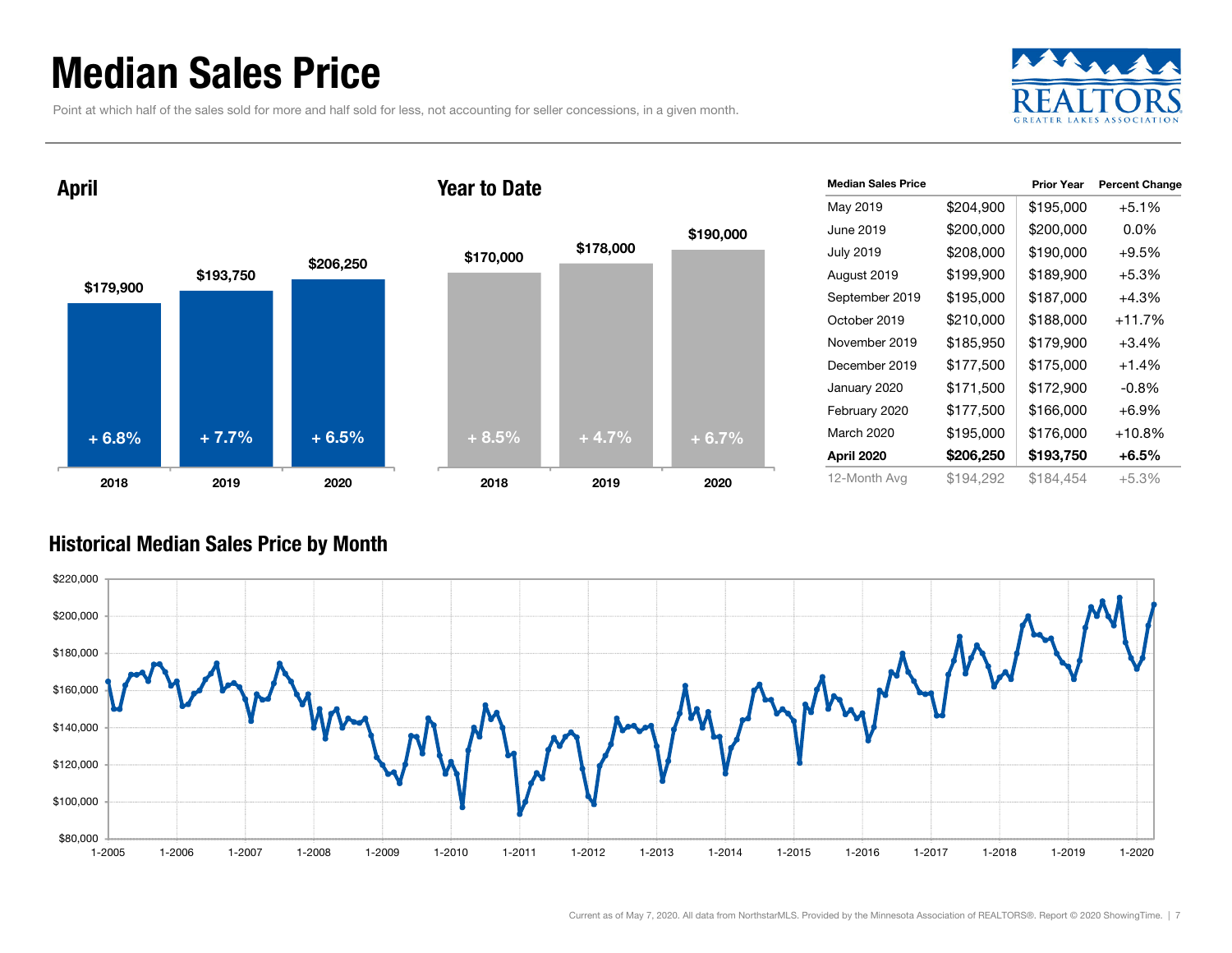### Average Sales Price

Average sales price for all closed sales, not accounting for seller concessions, in a given month.



\$222,600 \$218,198 \$217,832 2018 2019 2020 April 2018Year to Date+ 13.3% $\%$  - 2.0% - 0.2% + 12.3% + 5.5% + 2.1%

| \$204,499  | \$215,793 | \$220,252 |
|------------|-----------|-----------|
|            |           |           |
|            |           |           |
| $+ 12.3\%$ | $+5.5%$   | $+2.1%$   |
| 2018       | 2019      | 2020      |

| Avg. Sales Price |           | <b>Prior Year</b> | <b>Percent Change</b> |
|------------------|-----------|-------------------|-----------------------|
| May 2019         | \$233,973 | \$246,498         | $-5.1%$               |
| June 2019        | \$234,789 | \$237,707         | $-1.2\%$              |
| <b>July 2019</b> | \$238,966 | \$229,349         | $+4.2%$               |
| August 2019      | \$239,790 | \$235,824         | $+1.7%$               |
| September 2019   | \$244,221 | \$226,444         | $+7.9%$               |
| October 2019     | \$254,474 | \$215,104         | $+18.3%$              |
| November 2019    | \$220,008 | \$223,568         | $-1.6%$               |
| December 2019    | \$237,750 | \$205,202         | $+15.9%$              |
| January 2020     | \$209,625 | \$222,638         | $-5.8\%$              |
| February 2020    | \$214,035 | \$202,628         | $+5.6%$               |
| March 2020       | \$236,665 | \$218,403         | $+8.4\%$              |
| April 2020       | \$217,832 | \$218,198         | $-0.2\%$              |
| 12-Month Avg     | \$231,844 | \$223,464         | $+3.8%$               |

#### Historical Average Sales Price by Month

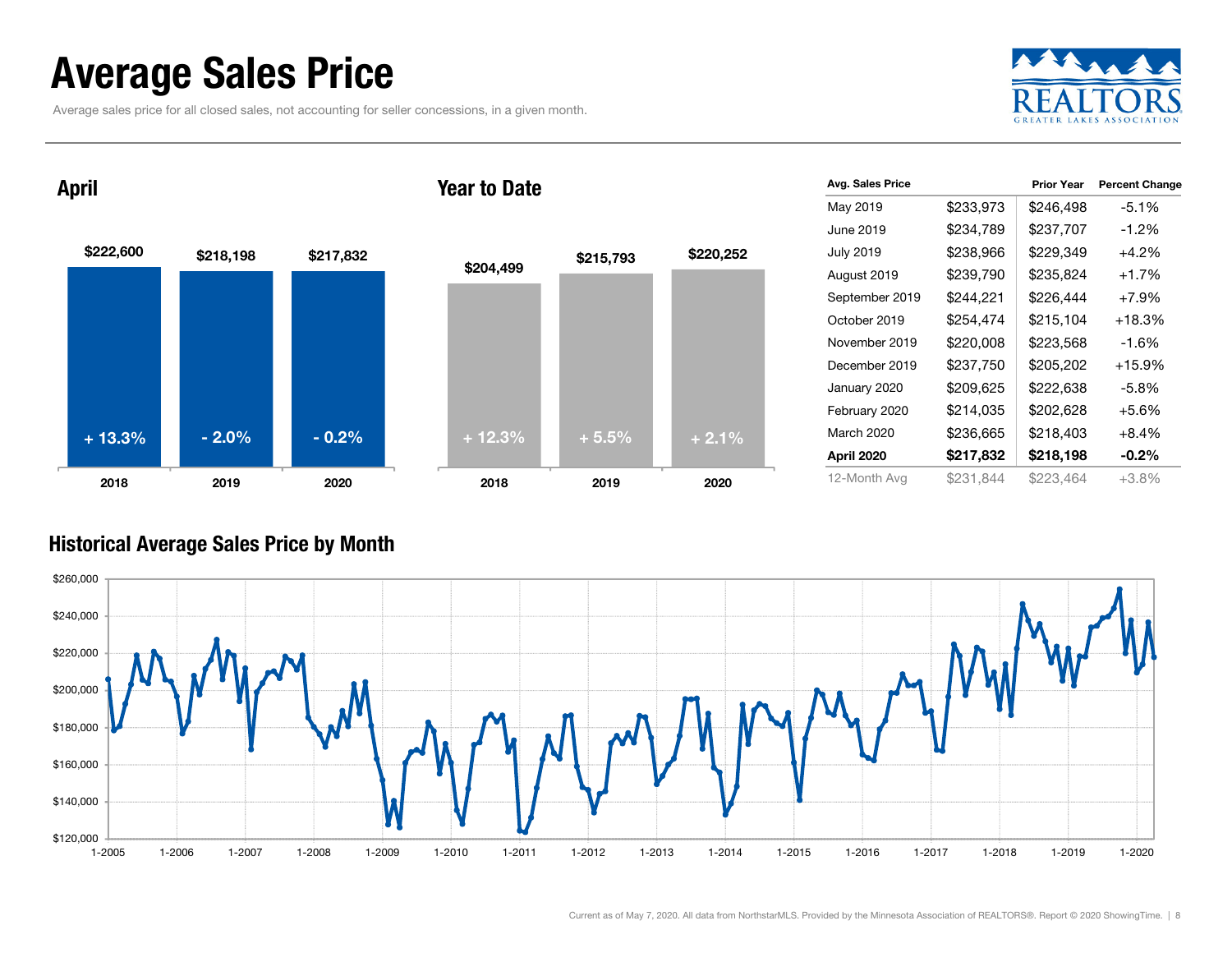### Percent of Original List Price Received

Percentage found when dividing a property's sales price by its original list price, then taking the average for all properties sold in a given month, not accounting for seller concessions.



Prior Year Percent Change



#### Historical Percent of Original List Price Received by Month

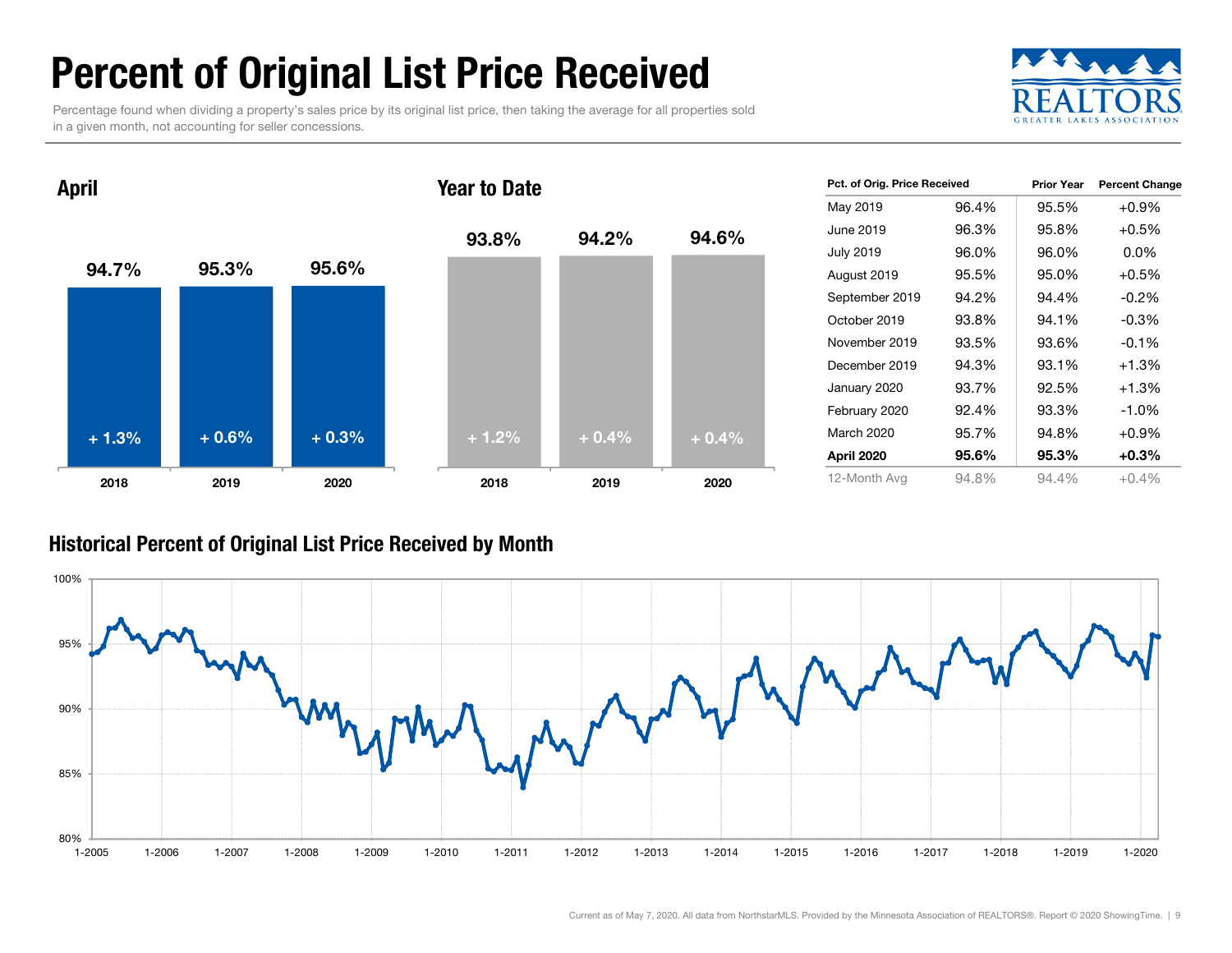## Housing Affordability Index

This index measures housing affordability for the region. For example, an index of 120 means the median household income is 120% of what is necessary to qualify for the median-priced home under prevailing interest rates. A higher number means greater affordability.





| <b>Affordability Index</b> |     | <b>Prior Year</b> | <b>Percent Change</b> |
|----------------------------|-----|-------------------|-----------------------|
| May 2019                   | 132 | 134               | -1.5%                 |
| June 2019                  | 135 | 131               | $+3.1\%$              |
| <b>July 2019</b>           | 133 | 138               | $-3.6%$               |
| August 2019                | 145 | 137               | $+5.8%$               |
| September 2019             | 147 | 135               | $+8.9%$               |
| October 2019               | 138 | 127               | $+8.7%$               |
| November 2019              | 152 | 135               | +12.6%                |
| December 2019              | 159 | 150               | $+6.0%$               |
| January 2020               | 169 | 152               | $+11.2%$              |
| February 2020              | 165 | 161               | $+2.5%$               |
| March 2020                 | 145 | 153               | -5.2%                 |
| April 2020                 | 144 | 140               | $+2.9%$               |
| 12-Month Avg               | 147 | 141               | +4.3%                 |

#### Historical Housing Affordability Index by Mont h

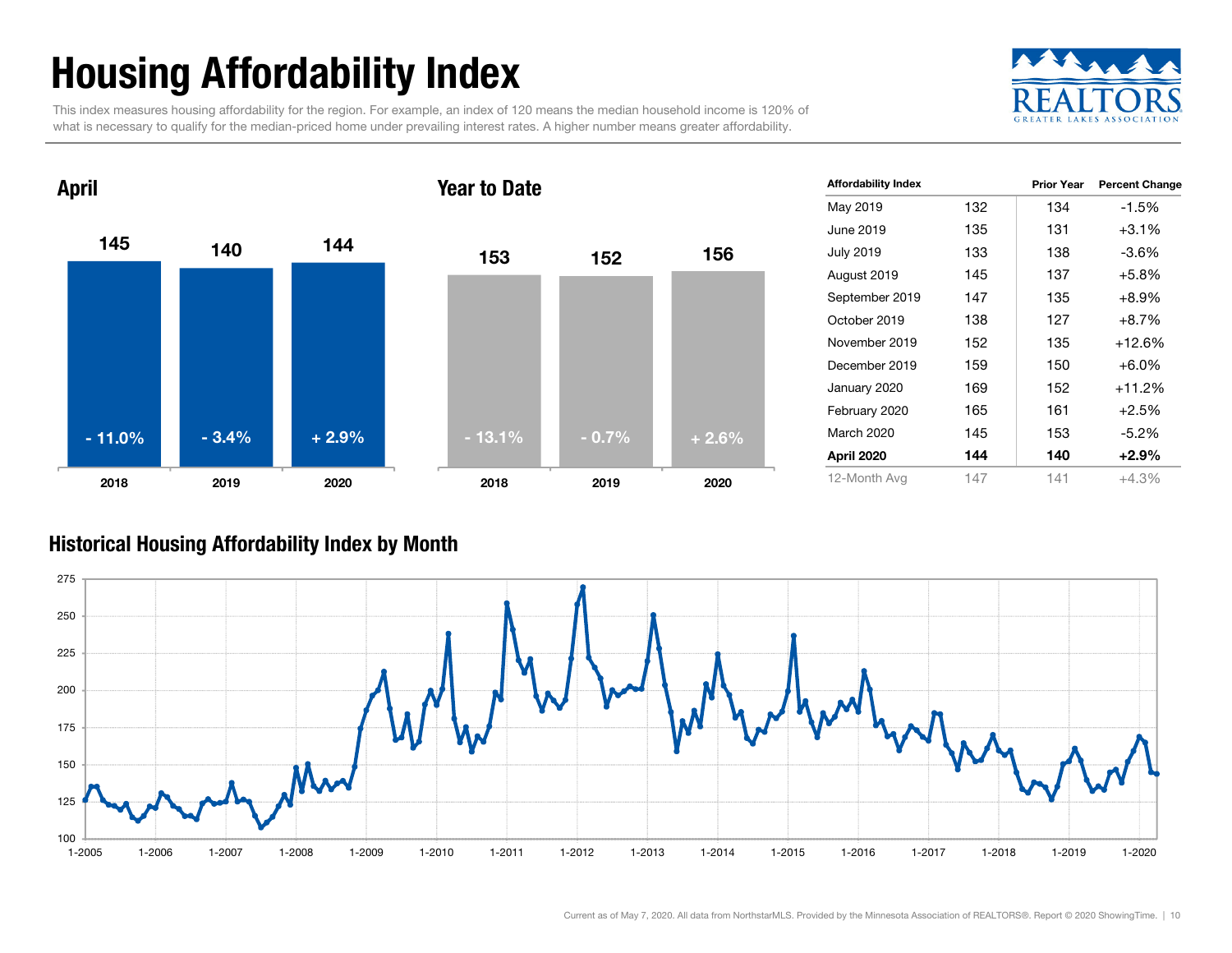### Inventory of Homes for Sale

The number of properties available for sale in active status at the end of a given month.





#### Historical Inventory of Homes for Sale by Month

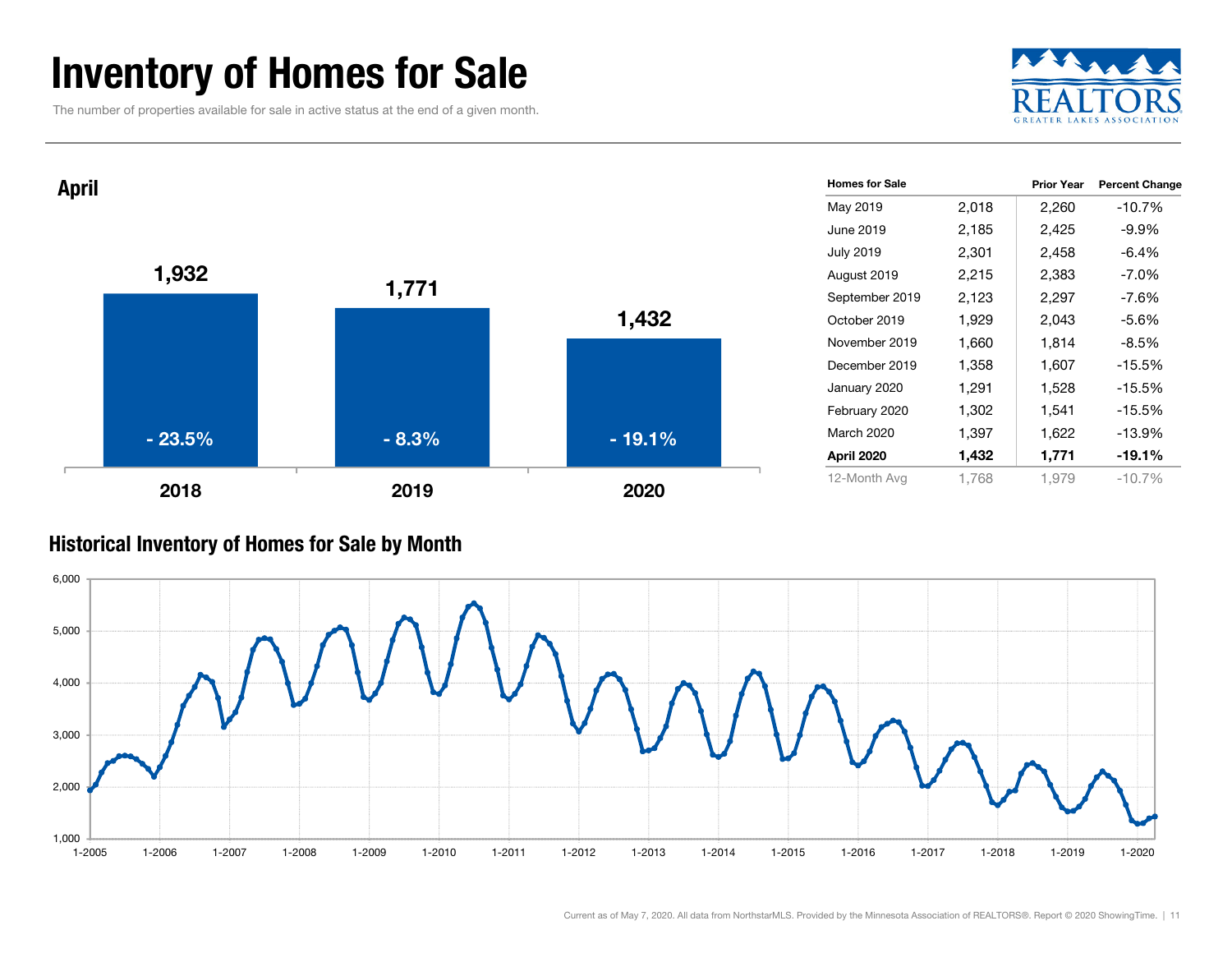### Months Supply of Inventory

The inventory of homes for sale at the end of a given month, divided by the average monthly pending sales from the last 12 months.





#### Historical Months Supply of Inventory by Month